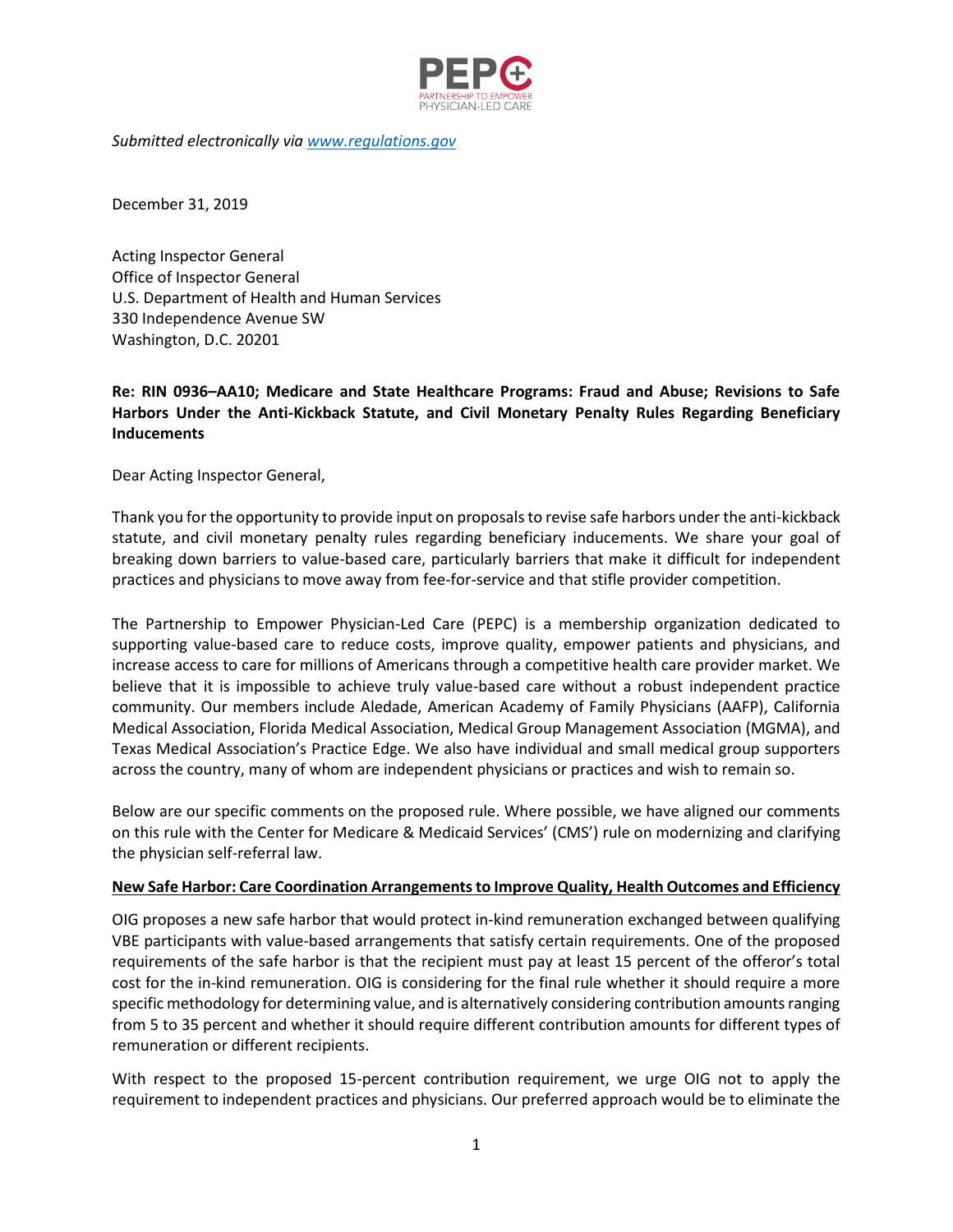

requirement altogether, reflecting that it could be cost-prohibitive for an independent practice or physician and thus serve as a disincentive for experimenting with value-based arrangements.

If OIG is unwilling to drop the requirement altogether, we believe that OIG should instead adopt a contribution requirement that is proportional to the finances of the entity. A 15-percent contribution toward non-monetary remuneration may not be a significant investment for a well-resourced, large provider, but would be a significant investment for an independent practice or physician. If the goal is to reduce the risk of fraud and abuse by requiring the provider to have "skin in the game," we believe that OIG should require a comparable investment across provider types.

Finally, with respect to how OIG should define "small and rural practices," we urge OIG to be consistent with other standards already adopted in other programs. To that end, we suggest that OIG use the definition of "small practice" used in the CMS Quality Payment Program – a TIN or virtual group associated with 15 or fewer clinicians.

### **New Safe Harbor: CMS-Sponsored Model Arrangements and CMS-Sponsored Model Patient Incentives**

OIG proposes a new safe harbor to (i) permit remuneration between and among parties to arrangements under a model or other initiative being tested or expanded by the Innovation Center under section 1115A of the Act and the Medicare Shared Savings Program under section 1899 of the Act; and (ii) permit remuneration in the form of incentives and supports provided by CMS model participants and their agents under a CMS-sponsored model to patients covered by the CMS-sponsored model.

We noted in our response to CMS's Request for Information on modernizing and clarifying physician selfreferral regulations that we generally found the model-specific fraud and abuse waivers issued by CMS sufficient for supporting alternative payment models, from launching the model to payment distribution to beneficiary incentives. Nonetheless, we support the additional clarity and uniformity that comes from the proposed safe harbor, which essentially acts as an umbrella policy sitting over all of the models currently being tested by CMS.

## **New Safe Harbor: Cybersecurity Technology and Related Services**

OIG proposes to protect nonmonetary remuneration in the form of certain types of cybersecurity technology and services. "Cybersecurity" is proposed to mean the process of protecting information by preventing, detecting, and responding to cyberattacks. The new exception would protect nonmonetary remuneration in the form of certain types of cybersecurity technology and related services, and would cover any software or other types of IT (excluding hardware).

OIG is considering, but not proposing, to require a recipient contribution if the donation includes hardware. This contribution requirement could be 15 percent or another contribution amount. OIG is considering excepting small and rural practices, and is interested in comments on this approach including how "small and rural practices" should be defined.

We support the addition of this exception, but urge clarification that the exception should not be used to support intentional or unintentional anti-competitive behavior. We also support OIG's decision not to require the recipient to contribute toward the cost of the item or service. This could be a disincentive for independent practices and physicians given the potential magnitude of the cost and the administrative burden associated with tracking and calculating the cost of the item/service. If OIG does require a contribution, we urge you to consider a comparable investment across provider types rather than a flat percentage that does not account for the unique circumstances of particular providers